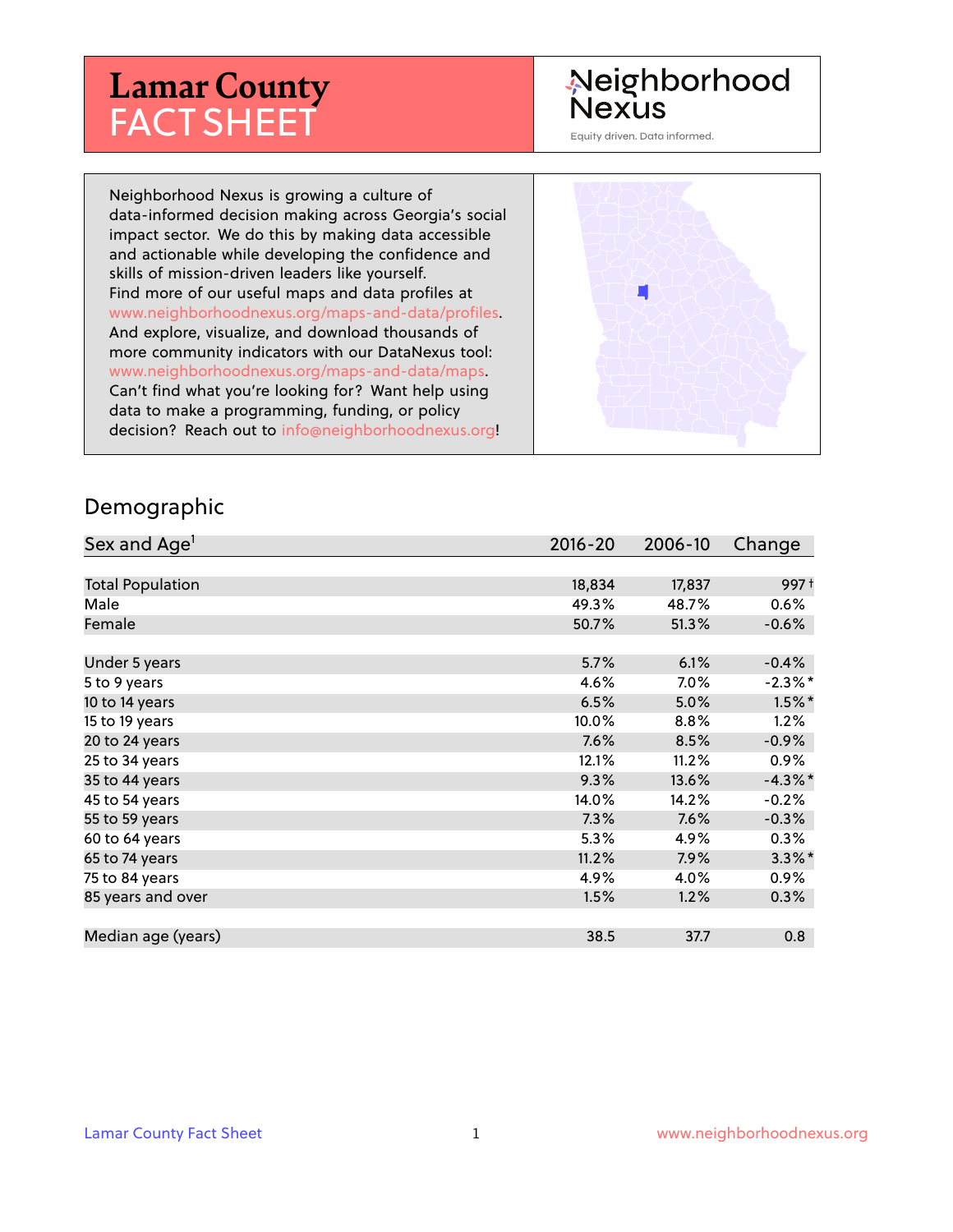# Demographic, continued...

| Race <sup>2</sup>                                            | $2016 - 20$ | 2006-10 | Change     |
|--------------------------------------------------------------|-------------|---------|------------|
| <b>Total population</b>                                      | 18,834      | 17,837  | 997+       |
| One race                                                     | 96.4%       | 99.0%   | $-2.7%$ *  |
| White                                                        | 66.8%       | 66.4%   | 0.3%       |
| <b>Black or African American</b>                             | 28.4%       | 30.9%   | $-2.5%$ *  |
| American Indian and Alaska Native                            | 0.0%        | 0.2%    | $-0.2%$    |
| Asian                                                        | 0.5%        | 0.5%    | 0.1%       |
| Native Hawaiian and Other Pacific Islander                   | 0.0%        | 0.0%    | 0.0%       |
| Some other race                                              | 0.6%        | 1.0%    | $-0.4%$    |
| Two or more races                                            | 3.6%        | 1.0%    | $2.7\%$ *  |
| Race alone or in combination with other race(s) <sup>3</sup> | $2016 - 20$ | 2006-10 | Change     |
| Total population                                             | 18,834      | 17,837  | 997+       |
| White                                                        | 70.3%       | 67.4%   | $3.0\%$ *  |
| <b>Black or African American</b>                             | 30.7%       | 31.5%   | $-0.9%$    |
| American Indian and Alaska Native                            | 2.4%        | 0.5%    | $1.8\%$ *  |
| Asian                                                        | 1.1%        | 0.5%    | 0.6%       |
| Native Hawaiian and Other Pacific Islander                   | 0.0%        | 0.0%    | 0.0%       |
| Some other race                                              | 0.7%        | 1.0%    | $-0.3%$    |
| Hispanic or Latino and Race <sup>4</sup>                     | $2016 - 20$ | 2006-10 | Change     |
| <b>Total population</b>                                      | 18,834      | 17,837  | 997+       |
| Hispanic or Latino (of any race)                             | 2.5%        | 1.8%    | $0.7%$ +   |
| Not Hispanic or Latino                                       | 97.5%       | 98.2%   | $-0.7%$ †  |
| White alone                                                  | 65.1%       | 65.6%   | $-0.5%$ *  |
| Black or African American alone                              | 28.4%       | 30.9%   | $-2.5%$ *  |
| American Indian and Alaska Native alone                      | 0.0%        | 0.2%    | $-0.2%$    |
| Asian alone                                                  | 0.5%        | 0.5%    | 0.1%       |
| Native Hawaiian and Other Pacific Islander alone             | 0.0%        | 0.0%    | $0.0\%$    |
| Some other race alone                                        | 0.0%        | 0.1%    | $-0.1%$    |
| Two or more races                                            | 3.4%        | 1.0%    | $2.4\%$ *  |
| U.S. Citizenship Status <sup>5</sup>                         | $2016 - 20$ | 2006-10 | Change     |
| Foreign-born population                                      | 462         | 246     | $216*$     |
| Naturalized U.S. citizen                                     | 77.1%       | 30.5%   | 46.6%*     |
| Not a U.S. citizen                                           | 22.9%       | 69.5%   | $-46.6%$ * |
| Citizen, Voting Age Population <sup>6</sup>                  | $2016 - 20$ | 2006-10 | Change     |
|                                                              |             |         |            |
| Citizen, 18 and over population                              | 14,792      | 13,735  | $1,057*$   |
| Male                                                         | 47.2%       | 47.7%   | $-0.5%$ *  |
| Female                                                       | 52.8%       | 52.3%   | 0.5%       |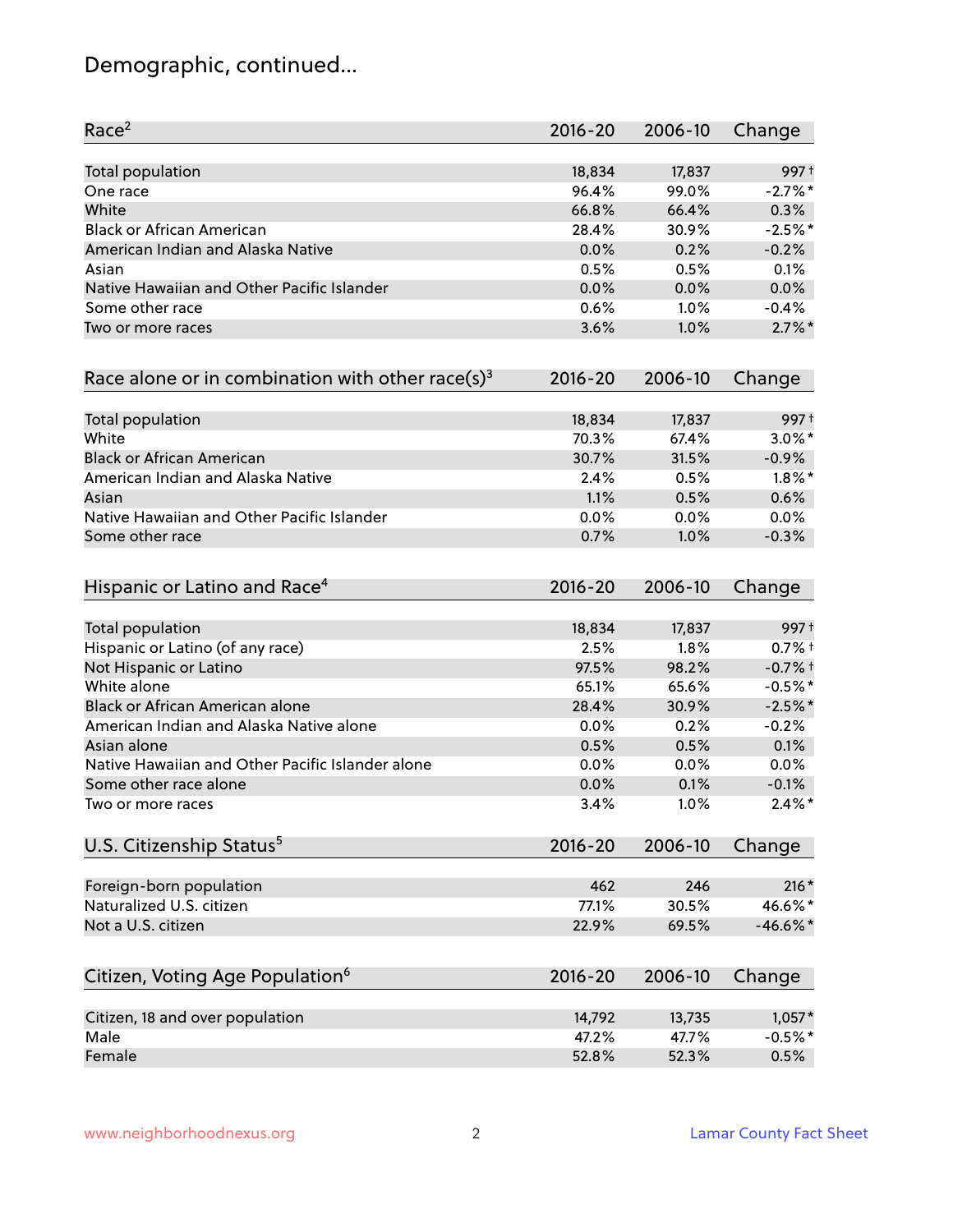#### Economic

| Income <sup>7</sup>                                 | $2016 - 20$ | 2006-10 | Change      |
|-----------------------------------------------------|-------------|---------|-------------|
|                                                     |             |         |             |
| All households                                      | 6,658       | 6,377   | 281         |
| Less than \$10,000                                  | 9.0%        | 10.8%   | $-1.8%$     |
| \$10,000 to \$14,999                                | 5.3%        | 9.5%    | $-4.2%$     |
| \$15,000 to \$24,999                                | 9.9%        | 12.4%   | $-2.5%$     |
| \$25,000 to \$34,999                                | 10.0%       | 14.2%   | $-4.2%$     |
| \$35,000 to \$49,999                                | 15.8%       | 20.2%   | $-4.4%$     |
| \$50,000 to \$74,999                                | 19.8%       | 14.3%   | $5.6\%$ *   |
| \$75,000 to \$99,999                                | 12.5%       | 9.4%    | 3.0%        |
| \$100,000 to \$149,999                              | 10.6%       | 6.7%    | 4.0%*       |
| \$150,000 to \$199,999                              | 4.7%        | 1.5%    | $3.2\%$ *   |
| \$200,000 or more                                   | 2.4%        | 1.1%    | $1.3\%$ *   |
| Median household income (dollars)                   | 50,088      | 37,536  | 12,552*     |
| Mean household income (dollars)                     | 64,162      | 46,343  | 17,819*     |
| With earnings                                       | 64.3%       | 74.2%   | $-10.0\%$ * |
| Mean earnings (dollars)                             | 68,518      | 49,176  | 19,343*     |
| <b>With Social Security</b>                         | 39.7%       | 38.0%   | 1.8%        |
| Mean Social Security income (dollars)               | 18,997      | 12,854  | $6,143*$    |
| With retirement income                              | 28.9%       | 18.4%   | 10.5%*      |
| Mean retirement income (dollars)                    | 28,627      | 14,798  | 13,828*     |
| With Supplemental Security Income                   | 10.3%       | $5.7\%$ | 4.6%*       |
| Mean Supplemental Security Income (dollars)         | 11,961      | 7,737   | $4,224*$    |
| With cash public assistance income                  | 3.6%        | 0.9%    | $2.7\%$ *   |
| Mean cash public assistance income (dollars)        | 1,909       | 920     | 989*        |
| With Food Stamp/SNAP benefits in the past 12 months | 11.9%       | 16.4%   | $-4.4%$     |
|                                                     |             |         |             |
| Families                                            | 3,730       | 4,502   | $-772*$     |
| Less than \$10,000                                  | 3.1%        | 7.2%    | $-4.1\%$ *  |
| \$10,000 to \$14,999                                | 4.7%        | 10.5%   | $-5.8%$     |
| \$15,000 to \$24,999                                | 5.7%        | 10.4%   | $-4.7%$     |
| \$25,000 to \$34,999                                | 5.4%        | 11.6%   | $-6.3\%$ *  |
| \$35,000 to \$49,999                                | 12.0%       | 20.1%   | $-8.2\%$ *  |
| \$50,000 to \$74,999                                | 25.7%       | 16.4%   | $9.2%$ *    |
| \$75,000 to \$99,999                                | 13.3%       | 11.7%   | 1.5%        |
| \$100,000 to \$149,999                              | 17.5%       | 8.8%    | $8.7\%$ *   |
| \$150,000 to \$199,999                              | 8.8%        | 2.1%    | $6.6\%$ *   |
| \$200,000 or more                                   | 3.9%        | 1.1%    | $2.9\%*$    |
| Median family income (dollars)                      | 66,003      | 42,218  | 23,785*     |
| Mean family income (dollars)                        | 85,232      | 51,612  | 33,620*     |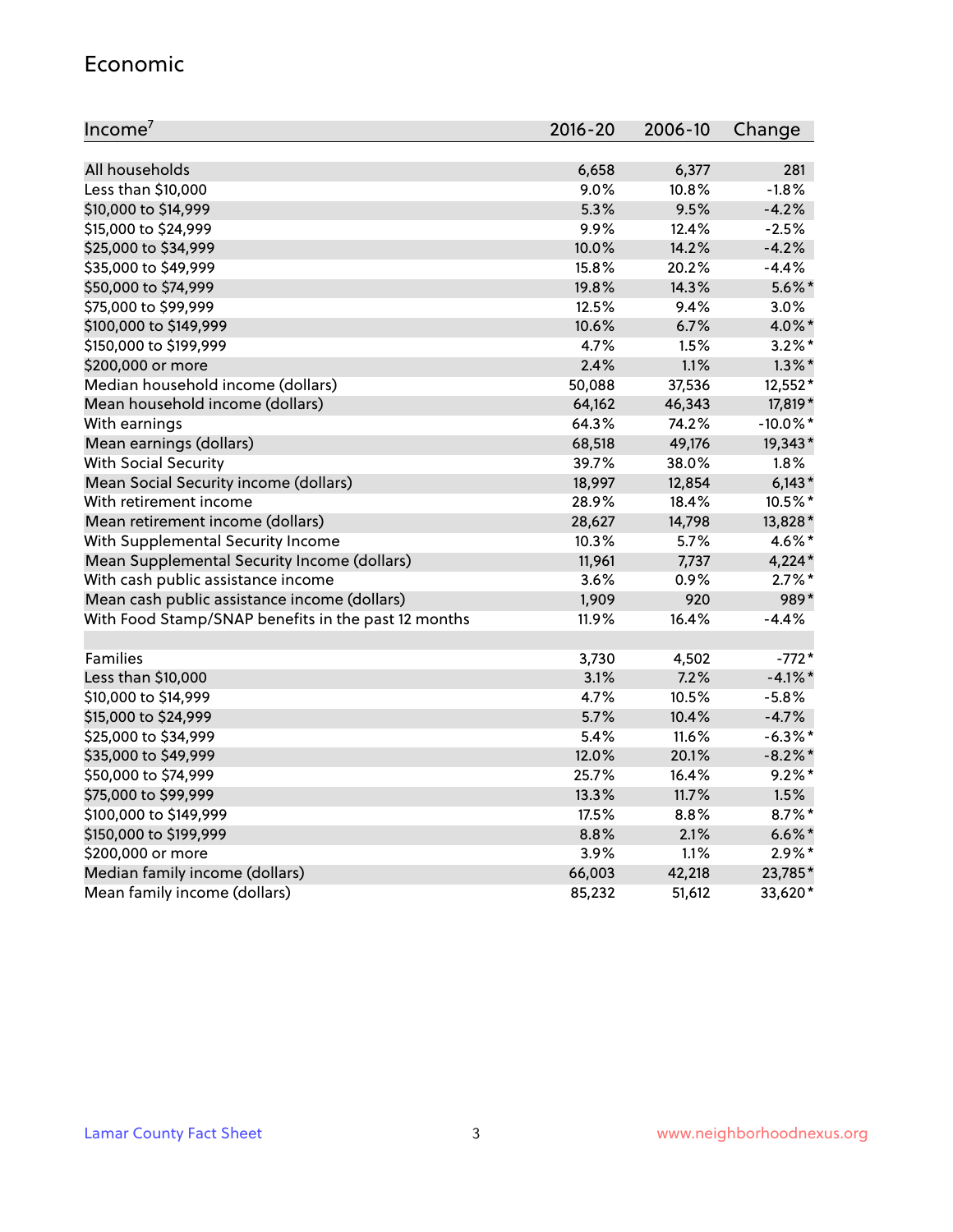### Economic, continued...

| Income, continued <sup>8</sup>                                        | $2016 - 20$ | 2006-10 | Change      |
|-----------------------------------------------------------------------|-------------|---------|-------------|
|                                                                       |             |         |             |
| Nonfamily households                                                  | 2,928       | 1,875   | $1,053*$    |
| Median nonfamily income (dollars)                                     | 32,027      | 25,240  | 6,787*      |
| Mean nonfamily income (dollars)                                       | 36,072      | 31,143  | 4,929       |
| Median earnings for workers (dollars)                                 | 27,680      | 21,767  | $5,913*$    |
| Median earnings for male full-time, year-round workers                | 50,242      | 37,535  | 12,707*     |
| (dollars)                                                             |             |         |             |
| Median earnings for female full-time, year-round workers<br>(dollars) | 36,765      | 30,123  | 6,642       |
| Per capita income (dollars)                                           | 24,576      | 17,725  | $6,850*$    |
|                                                                       |             |         |             |
| Families and People Below Poverty Level <sup>9</sup>                  | $2016 - 20$ | 2006-10 | Change      |
|                                                                       |             |         |             |
| <b>All families</b>                                                   | 10.1%       | 19.4%   | $-9.3%$ *   |
| With related children under 18 years                                  | 15.1%       | 22.3%   | $-7.3%$     |
| With related children under 5 years only                              | 2.6%        | 25.6%   | $-23.0\%$ * |
| Married couple families                                               | 5.8%        | 11.4%   | $-5.7%$     |
| With related children under 18 years                                  | 8.8%        | 10.1%   | $-1.2%$     |
| With related children under 5 years only                              | 0.5%        | 6.0%    | $-5.4%$     |
| Families with female householder, no husband present                  | 34.5%       | 33.9%   | 0.6%        |
| With related children under 18 years                                  | 40.5%       | 45.6%   | $-5.1%$     |
| With related children under 5 years only                              | 80.0%       | 38.2%   | 41.8%*      |
| All people                                                            | 15.1%       | 20.4%   | $-5.4%$     |
| Under 18 years                                                        | 17.9%       | 23.9%   | $-6.0%$     |
| Related children under 18 years                                       | 16.4%       | 23.9%   | $-7.5%$     |
| Related children under 5 years                                        | 21.4%       | 33.2%   | $-11.9%$    |
| Related children 5 to 17 years                                        | 14.5%       | 20.4%   | $-5.9%$     |
| 18 years and over                                                     | 14.3%       | 19.4%   | $-5.1\%$ *  |
| 18 to 64 years                                                        | 15.3%       | 19.9%   | $-4.6\%$ *  |
| 65 years and over                                                     | 11.1%       | 17.4%   | $-6.2%$     |
| People in families                                                    | 10.2%       | 18.6%   | $-8.4\%$ *  |
| Unrelated individuals 15 years and over                               | 32.4%       | 30.2%   | 2.2%        |
|                                                                       |             |         |             |
| Non-Hispanic white people                                             | 13.3%       | 19.6%   | $-6.3%$     |
| Black or African-American people                                      | 19.4%       | 22.4%   | $-3.0%$     |
| Asian people                                                          | 0.0%        | $0.0\%$ | 0.0%        |
| Hispanic or Latino people                                             | 22.4%       | 33.1%   | $-10.7%$    |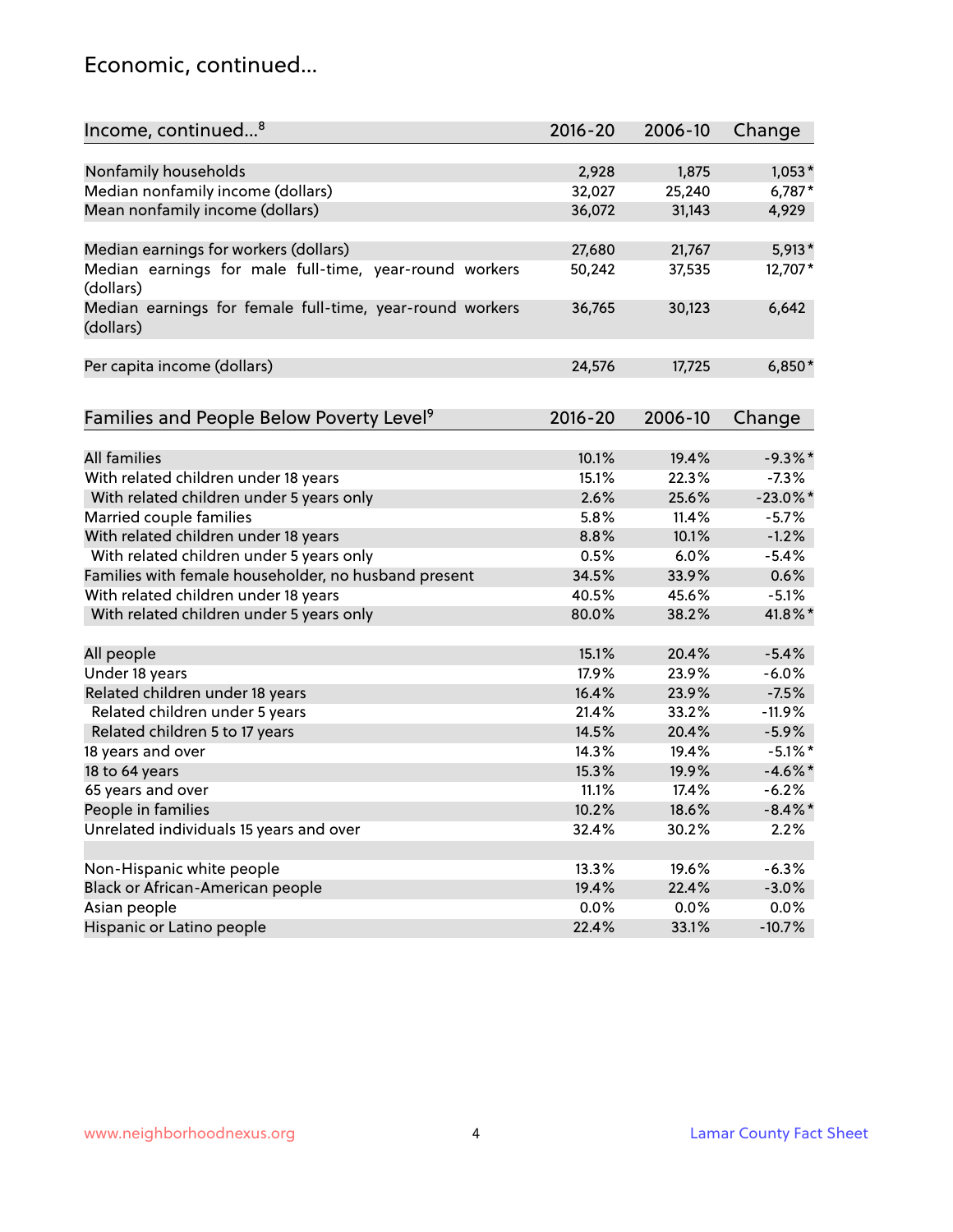# Employment

| Employment Status <sup>10</sup>                                                               | 2010        | 2020    | Change    |
|-----------------------------------------------------------------------------------------------|-------------|---------|-----------|
| In Labor Force                                                                                | 7,980       | 8,160   | 8,160     |
| <b>Unemployment Rate</b>                                                                      | 6.3%        | 14.2%   | $-7.9%$   |
| Industry <sup>11</sup>                                                                        | $2016 - 20$ | 2006-10 | Change    |
|                                                                                               |             |         |           |
| Civilian employed population 16 years and over                                                | 7,190       | 7,576   | $-386$    |
| Agriculture, forestry, fishing and hunting, and mining                                        | 0.4%        | 1.9%    | $-1.5%$ * |
| Construction                                                                                  | 6.2%        | 7.2%    | $-1.0%$   |
| Manufacturing                                                                                 | 17.6%       | 15.2%   | 2.4%      |
| Wholesale trade                                                                               | 3.2%        | 4.1%    | $-0.9%$   |
| Retail trade                                                                                  | 15.2%       | 14.9%   | 0.2%      |
| Transportation and warehousing, and utilities                                                 | 5.6%        | 8.2%    | $-2.6%$   |
| Information                                                                                   | 1.8%        | 2.2%    | $-0.4%$   |
| Finance and insurance, and real estate and rental and leasing                                 | 6.7%        | 3.7%    | $3.0\%$ * |
| Professional, scientific, and management, and administrative<br>and waste management services | 5.3%        | 4.1%    | 1.2%      |
| Educational services, and health care and social assistance                                   | 18.4%       | 21.8%   | $-3.4%$   |
| Arts, entertainment, and recreation, and accommodation and<br>food services                   | 5.6%        | 7.2%    | $-1.7%$   |
| Other services, except public administration                                                  | 5.9%        | 4.3%    | 1.6%      |
| <b>Public administration</b>                                                                  | 8.2%        | 5.2%    | $3.0\%$ * |
| Occupation <sup>12</sup>                                                                      | $2016 - 20$ | 2006-10 | Change    |
|                                                                                               |             |         |           |
| Civilian employed population 16 years and over                                                | 7,190       | 7,576   | $-386$    |
| Management, business, science, and arts occupations                                           | 26.9%       | 25.1%   | 1.9%      |
| Service occupations                                                                           | 18.3%       | 15.3%   | 3.1%      |
| Sales and office occupations                                                                  | 27.1%       | 26.1%   | 1.0%      |
| Natural<br>resources,<br>construction,<br>and<br>maintenance<br>occupations                   | 9.2%        | 11.5%   | $-2.2%$   |
| Production, transportation, and material moving occupations                                   | 18.4%       | 22.1%   | $-3.7%$   |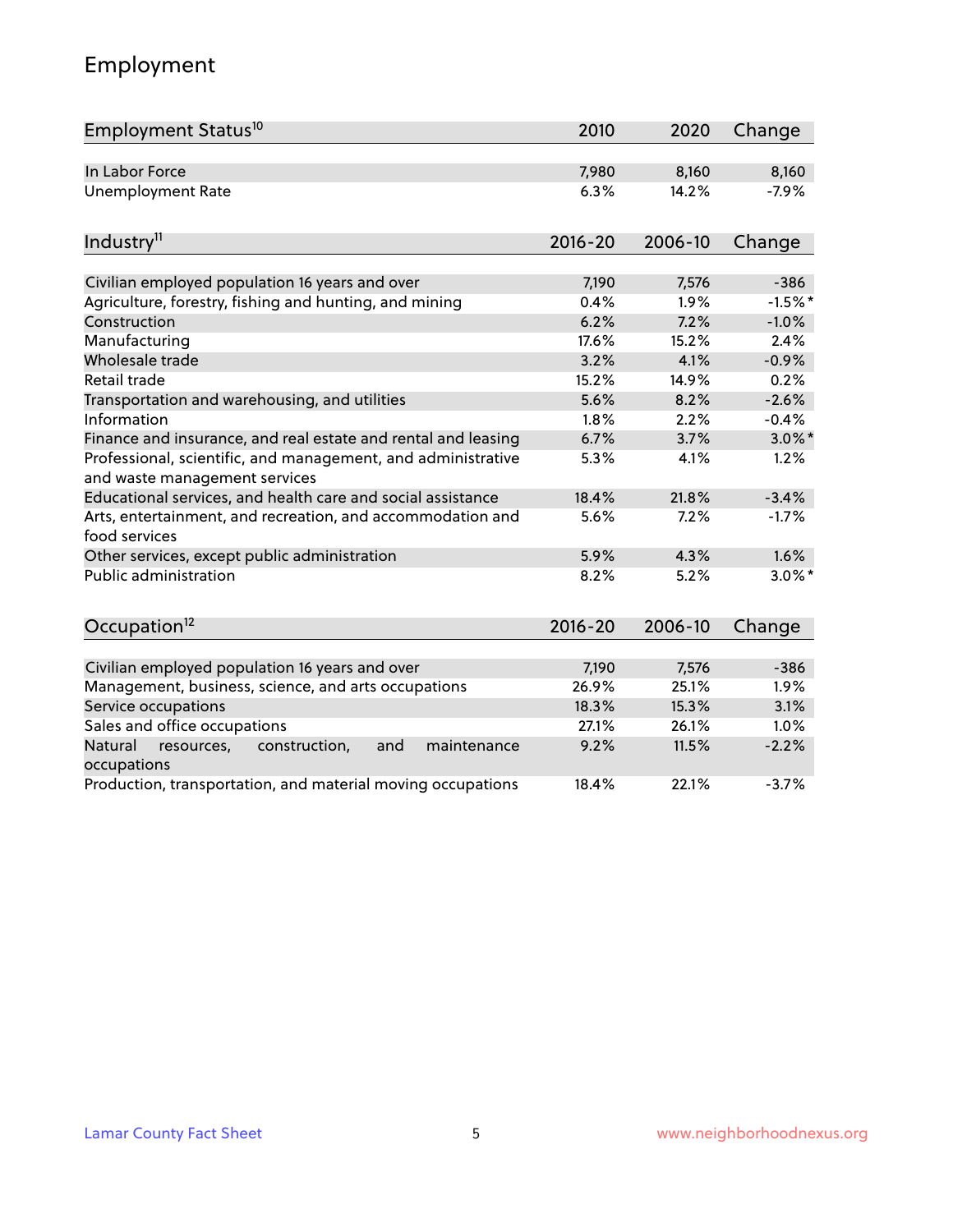# Employment, continued...

| Class of Worker <sup>13</sup>                               | $2016 - 20$    | 2006-10        | Change   |
|-------------------------------------------------------------|----------------|----------------|----------|
| Civilian employed population 16 years and over              | 7,190          | 7,576          | $-386$   |
| Private wage and salary workers                             | 75.1%          | 77.0%          | $-1.9%$  |
| Government workers                                          | 17.9%          | 16.4%          | 1.6%     |
| Self-employed in own not incorporated business workers      | 6.9%           | 6.6%           | 0.2%     |
| Unpaid family workers                                       | 0.1%           | 0.0%           | 0.1%     |
|                                                             |                |                |          |
| Job Flows <sup>14</sup>                                     | 2019           | 2010           | Change   |
| Total Jobs in county                                        | 3,811          | 3,511          | 300      |
| Held by residents of county                                 | 35.5%          | 41.2%          | $-5.8%$  |
| Held by non-residents of county                             | 64.5%          | 58.8%          | 5.8%     |
|                                                             |                |                |          |
| Jobs by Industry Sector <sup>15</sup>                       | 2019           | 2010           | Change   |
| Total Jobs in county                                        | 3,811          | 3,511          | 300      |
| Goods Producing sectors                                     | 18.2%          | 12.9%          | 5.3%     |
| Trade, Transportation, and Utilities sectors                | 23.1%          | 16.6%          | 6.5%     |
| All Other Services sectors                                  | 58.6%          | 70.4%          | $-11.8%$ |
|                                                             |                |                |          |
| Total Jobs in county held by county residents               | 1,351          | 1,448          | $-97$    |
| <b>Goods Producing sectors</b>                              | 20.2%          | 11.7%          | 8.5%     |
| Trade, Transportation, and Utilities sectors                | 11.1%          | 10.4%          | 0.7%     |
| All Other Services sectors                                  | 68.7%          | 77.9%          | $-9.2%$  |
| Jobs by Earnings <sup>16</sup>                              | 2019           | 2010           | Change   |
|                                                             |                |                |          |
| Total Jobs in county                                        | 3,811          | 3,511          | 300      |
| Jobs with earnings \$1250/month or less                     | 28.0%          | 36.9%          | $-8.9%$  |
| Jobs with earnings \$1251/month to \$3333/month             | 36.4%          | 41.8%          | $-5.4%$  |
| Jobs with earnings greater than \$3333/month                | 35.6%          | 21.3%          | 14.3%    |
| Total Jobs in county held by county residents               | 1,351          | 1,448          | -97      |
| Jobs with earnings \$1250/month or less                     | 31.5%          | 42.0%          | $-10.5%$ |
| Jobs with earnings \$1251/month to \$3333/month             | 38.5%          | 38.4%          | $0.1\%$  |
| Jobs with earnings greater than \$3333/month                | 30.0%          | 19.6%          | 10.4%    |
|                                                             |                |                |          |
| Jobs by Age of Worker <sup>17</sup>                         | 2019           | 2010           | Change   |
|                                                             |                |                | 300      |
| Total Jobs in county<br>Jobs with workers age 29 or younger | 3,811<br>18.6% | 3,511<br>19.6% | $-1.0%$  |
|                                                             | 54.3%          | 57.0%          | $-2.7%$  |
| Jobs with workers age 30 to 54                              |                |                |          |
| Jobs with workers age 55 or older                           | 27.1%          | 23.4%          | 3.8%     |
| Total Jobs in county held by county residents               | 1,351          | 1,448          | -97      |
| Jobs with workers age 29 or younger                         | 15.4%          | 17.1%          | $-1.7%$  |
| Jobs with workers age 30 to 54                              | 54.1%          | 57.5%          | $-3.4%$  |
| Jobs with workers age 55 or older                           | 30.5%          | 25.3%          | 5.2%     |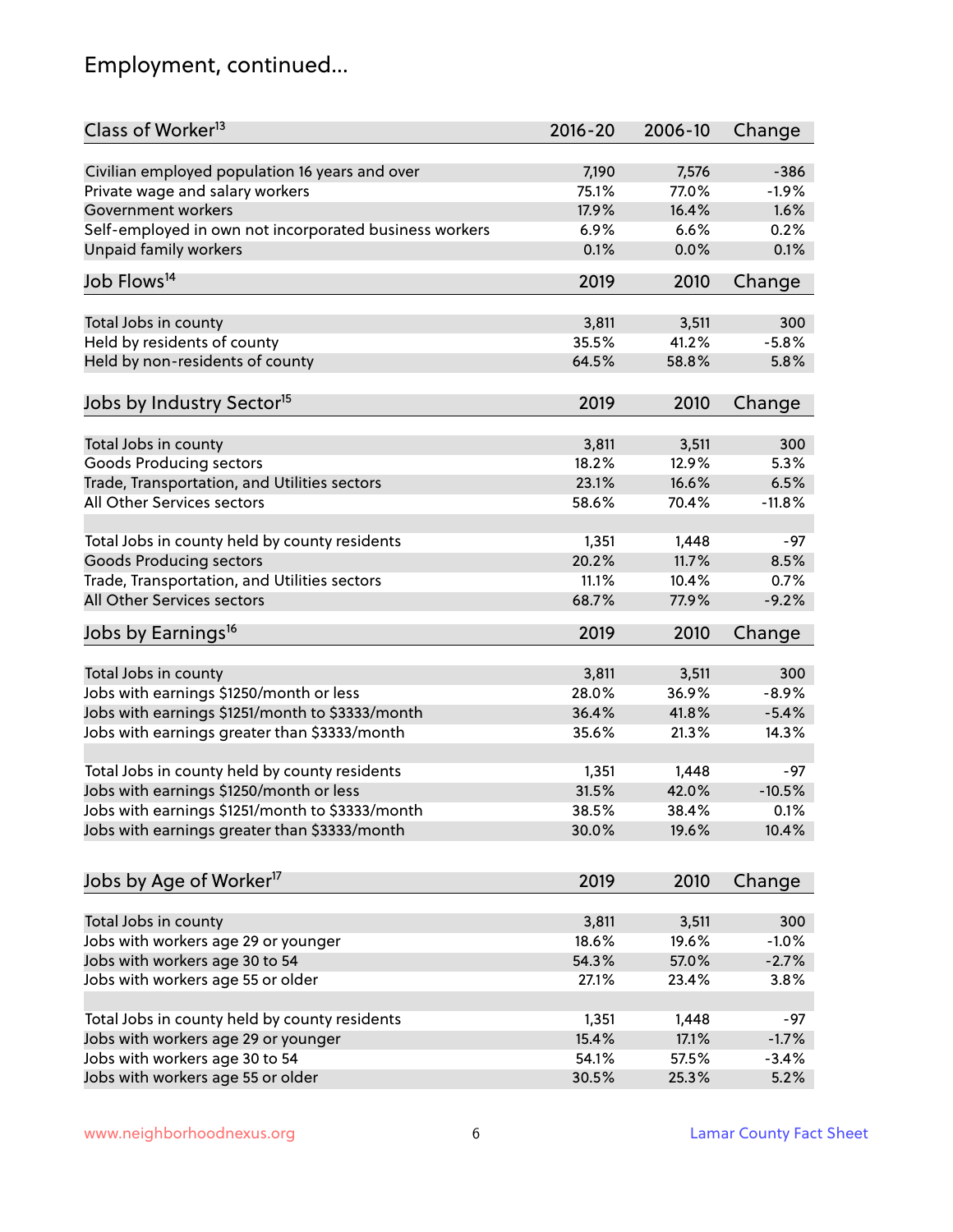#### Education

| Early Learning <sup>18</sup>                        |             |         | 2022       |
|-----------------------------------------------------|-------------|---------|------------|
| Licensed Capacity of Early Learning Centers         |             |         | 460        |
| Licenced capacity per 1,000 children ages 0-4       |             |         | 406.0      |
| School Enrollment <sup>19</sup>                     | 2022        | 2010    | Change     |
|                                                     |             |         |            |
| <b>Enrolled in Public School</b>                    | 2,773       | 2,494   | 279        |
| White                                               | 59.7%       | 59.9%   | $-0.1%$    |
| <b>Black or African-American</b>                    | 30.1%       | 35.4%   | $-5.3%$    |
| Asian                                               | 0.4%        | 0.0%    | 0.4%       |
| <b>Native American</b>                              | 0.1%        | 0.0%    | 0.1%       |
| Pacific Islander                                    | 0.0%        | 0.0%    | 0.0%       |
| <b>Biracial or Multi-Racial</b>                     | 5.6%        | 1.5%    | 4.1%       |
| Hispanic or Latino                                  | 4.1%        | 2.1%    | 2.0%       |
| Georgia Milestones: 3rd Grade Reading <sup>20</sup> |             |         | 2019       |
|                                                     |             |         |            |
| <b>Number of Students Tested</b>                    |             |         | 193        |
| Proficient or Distinguished                         |             |         | 31.6%      |
| Georgia Milestones: 8th Grade Math <sup>21</sup>    |             |         | 2019       |
| <b>Number of Students Tested</b>                    |             |         | 198        |
| Proficient or Distinguished                         |             |         | 15.7%      |
|                                                     |             |         |            |
| Graduation Rates <sup>22</sup>                      | 2021        | 2012    | Change     |
| Cohort                                              | 182         | 199     | $-17$      |
| <b>High School Graduation Rate</b>                  | 86.3%       | 77.9%   | 8.4%       |
|                                                     |             |         |            |
| Educational Attainment <sup>23</sup>                | $2016 - 20$ | 2006-10 | Change     |
| Population 25 years and over                        | 12,348      | 11,524  | 824*       |
| Less than 9th grade                                 | 2.0%        | 7.4%    | $-5.4\%$ * |
| 9th to 12th grade, no diploma                       | 10.8%       | 16.4%   | $-5.6\%$ * |
| High school graduate (includes equivalency)         | 40.1%       | 42.0%   | $-1.9%$    |
|                                                     | 25.8%       |         |            |
| Some college, no degree                             |             | 19.5%   | $6.3\%$ *  |
| Associate's degree                                  | 7.3%        | 5.0%    | $2.3\%$ *  |
| Bachelor's degree                                   | 8.2%        | 5.9%    | $2.3\%*$   |
| Graduate or professional degree                     | 5.8%        | 3.8%    | $2.0\%$ *  |
| Percent high school graduate or higher              | 87.2%       | 76.2%   | $11.0\%$ * |
| Percent bachelor's degree or higher                 | 14.0%       | 9.7%    | $4.3\%$ *  |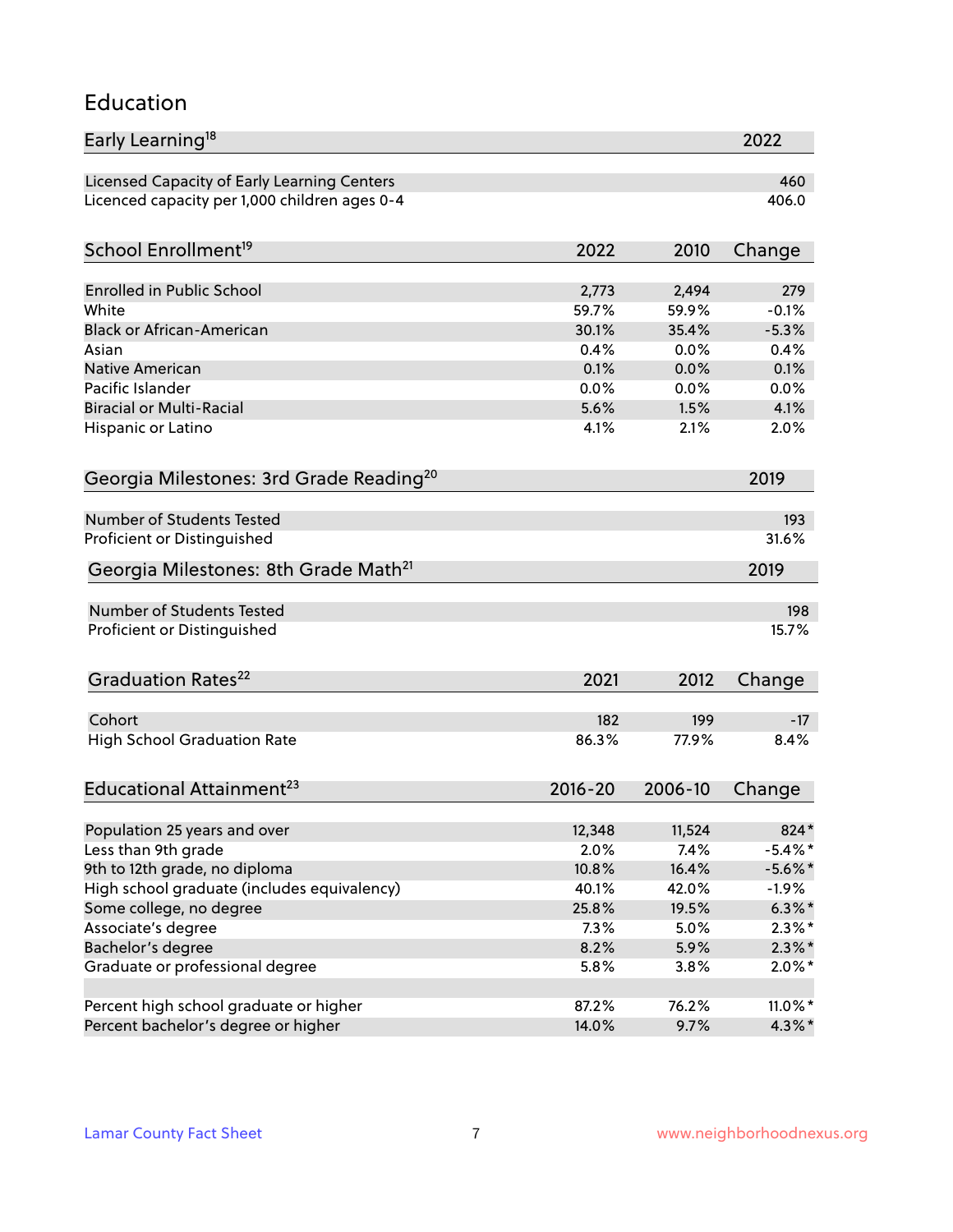### Housing

| Households by Type <sup>24</sup>                     | 2016-20     | 2006-10 | Change      |
|------------------------------------------------------|-------------|---------|-------------|
|                                                      |             |         |             |
| <b>Total households</b>                              | 6,658       | 6,377   | 281         |
| Family households (families)                         | 56.0%       | 70.6%   | $-14.6\%$ * |
| With own children under 18 years                     | 18.7%       | 28.6%   | $-9.9\%$ *  |
| Married-couple family                                | 44.9%       | 49.8%   | $-4.9%$ *   |
| With own children of the householder under 18 years  | 15.5%       | 18.8%   | $-3.3%$     |
| Male householder, no wife present, family            | 2.2%        | 4.8%    | $-2.6%$     |
| With own children of the householder under 18 years  | 0.7%        | 2.1%    | $-1.4%$     |
| Female householder, no husband present, family       | 8.9%        | 16.0%   | $-7.0\%$ *  |
| With own children of the householder under 18 years  | 2.5%        | 7.7%    | $-5.2\%$ *  |
| Nonfamily households                                 | 44.0%       | 29.4%   | 14.6%*      |
| Householder living alone                             | 38.8%       | 24.6%   | 14.2%*      |
| 65 years and over                                    | 15.7%       | 9.3%    | $6.4\%$ *   |
|                                                      |             |         |             |
| Households with one or more people under 18 years    | 23.5%       | 33.7%   | $-10.3\%$ * |
| Households with one or more people 65 years and over | 35.9%       | 27.3%   | $8.6\%$ *   |
|                                                      |             |         |             |
| Average household size                               | 2.63        | 2.69    | $-0.07$     |
| Average family size                                  | 3.61        | 3.22    | $0.39*$     |
|                                                      |             |         |             |
| Housing Occupancy <sup>25</sup>                      | $2016 - 20$ | 2006-10 | Change      |
|                                                      |             |         |             |
| Total housing units                                  | 7,624       | 7,371   | $253*$      |
| Occupied housing units                               | 87.3%       | 86.5%   | 0.8%        |
| Vacant housing units                                 | 12.7%       | 13.5%   | $-0.8%$     |
|                                                      |             |         |             |
| Homeowner vacancy rate                               | 1.0         | 1.0     | 0.1         |
| Rental vacancy rate                                  | 8.6         | 3.1     | $5.5*$      |
|                                                      |             |         |             |
|                                                      |             |         |             |
| Units in Structure <sup>26</sup>                     | $2016 - 20$ | 2006-10 | Change      |
|                                                      |             |         | $253*$      |
| Total housing units                                  | 7,624       | 7,371   |             |
| 1-unit, detached                                     | 72.4%       | 70.0%   | 2.3%        |
| 1-unit, attached                                     | 0.2%        | 0.1%    | 0.0%        |
| 2 units                                              | 6.1%        | 4.2%    | 1.9%        |
| 3 or 4 units                                         | 1.1%        | 3.2%    | $-2.1%$     |
| 5 to 9 units                                         | 2.5%        | 2.8%    | $-0.3%$     |
| 10 to 19 units                                       | 0.7%        | 0.4%    | 0.2%        |
| 20 or more units                                     | 1.4%        | 0.5%    | 0.9%        |
| Mobile home                                          | 15.6%       | 18.7%   | $-3.0%$     |
| Boat, RV, van, etc.                                  | 0.0%        | 0.0%    | $0.0\%$     |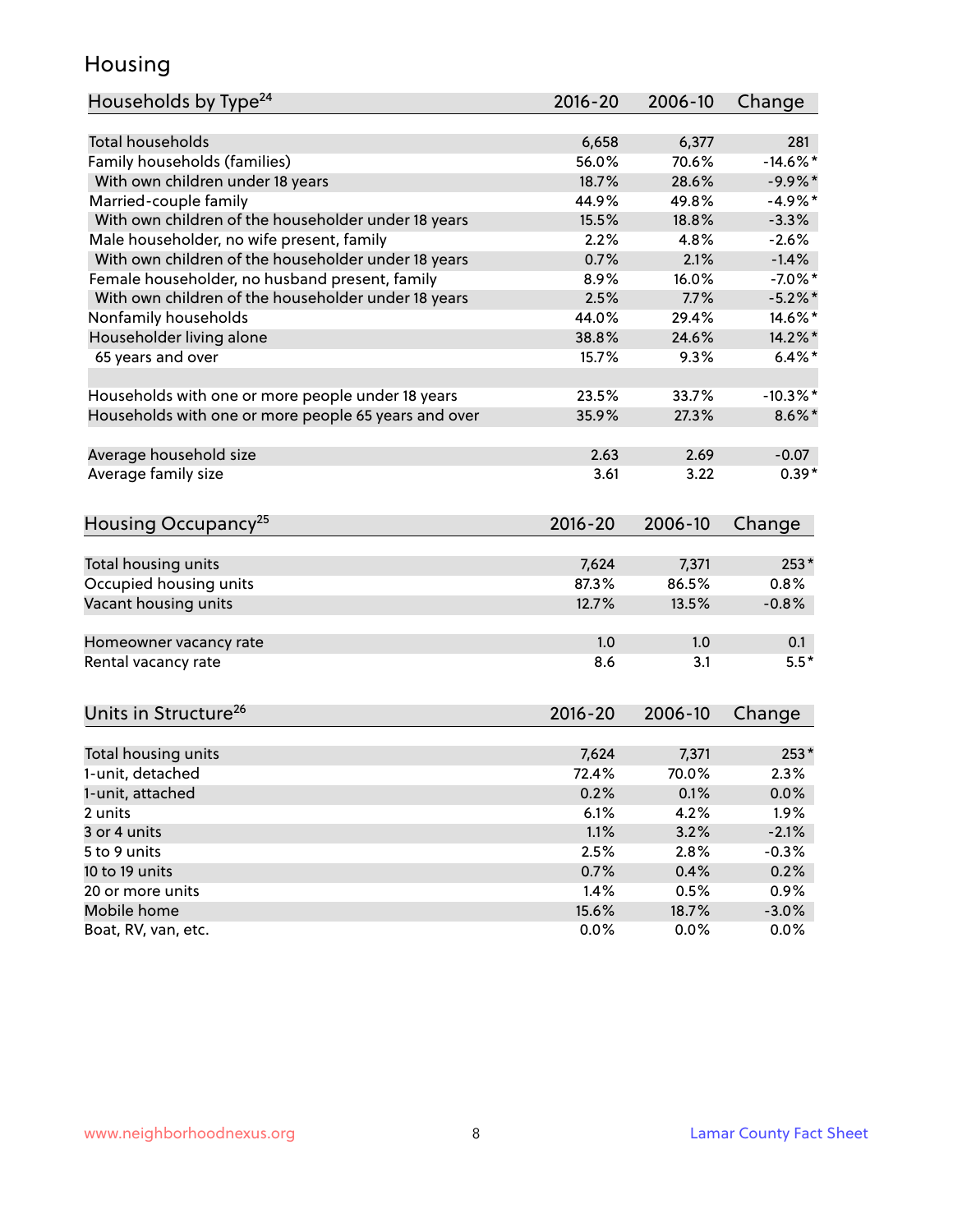# Housing, Continued...

| Year Structure Built <sup>27</sup>             | 2016-20     | 2006-10 | Change      |
|------------------------------------------------|-------------|---------|-------------|
| Total housing units                            | 7,624       | 7,371   | $253*$      |
| Built 2014 or later                            | 2.7%        | (X)     | (X)         |
| Built 2010 to 2013                             | 1.3%        | (X)     | (X)         |
| Built 2000 to 2009                             | 25.5%       | 12.3%   | 13.2%*      |
| Built 1990 to 1999                             | 18.2%       | 21.4%   | $-3.2%$     |
| Built 1980 to 1989                             | 9.3%        | 16.9%   | $-7.6\%$ *  |
| Built 1970 to 1979                             | 16.5%       | 14.1%   | 2.4%        |
| Built 1960 to 1969                             | 7.7%        | 9.4%    | $-1.8%$     |
| Built 1950 to 1959                             | 6.2%        | 7.6%    | $-1.3%$     |
| Built 1940 to 1949                             | 2.6%        | 2.6%    | $-0.0%$     |
| Built 1939 or earlier                          | 10.1%       | 15.7%   | $-5.6\%$ *  |
| Housing Tenure <sup>28</sup>                   | $2016 - 20$ | 2006-10 | Change      |
|                                                |             |         |             |
| Occupied housing units                         | 6,658       | 6,377   | 281         |
| Owner-occupied                                 | 71.8%       | 66.6%   | $5.2\%$ *   |
| Renter-occupied                                | 28.2%       | 33.4%   | $-5.2%$     |
| Average household size of owner-occupied unit  | 2.76        | 2.75    | 0.01        |
| Average household size of renter-occupied unit | 2.28        | 2.57    | $-0.29*$    |
| Residence 1 Year Ago <sup>29</sup>             | $2016 - 20$ | 2006-10 | Change      |
| Population 1 year and over                     | 18,562      | 17,764  | 798*        |
| Same house                                     | 87.4%       | 81.4%   | 5.9%*       |
| Different house in the U.S.                    | 12.6%       | 17.6%   | $-5.0%$     |
| Same county                                    | 4.1%        | 8.6%    | $-4.6%$ *   |
| Different county                               | 8.5%        | 9.0%    | $-0.4%$     |
| Same state                                     | 6.2%        | 7.7%    | $-1.5%$     |
| Different state                                | 2.3%        | 1.3%    | $1.1\%$ *   |
| Abroad                                         | 0.1%        | 1.0%    | $-0.9%$     |
| Value of Housing Unit <sup>30</sup>            | $2016 - 20$ | 2006-10 | Change      |
|                                                |             |         |             |
| Owner-occupied units                           | 4,779       | 4,244   | 535*        |
| Less than \$50,000                             | 11.7%       | 9.8%    | 1.9%        |
| \$50,000 to \$99,999                           | 21.0%       | 32.8%   | $-11.7\%$ * |
| \$100,000 to \$149,999                         | 18.6%       | 24.7%   | $-6.2%$     |
| \$150,000 to \$199,999                         | 18.2%       | 11.0%   | $7.2\%$ *   |
| \$200,000 to \$299,999                         | 19.9%       | 13.4%   | $6.5%$ *    |
| \$300,000 to \$499,999                         | 8.7%        | 4.9%    | $3.8\%$ *   |
| \$500,000 to \$999,999                         | 1.8%        | 3.3%    | $-1.5%$     |
| \$1,000,000 or more                            | 0.0%        | 0.1%    | $-0.1%$     |
| Median (dollars)                               | 145,800     | 114,100 | 31,700*     |
| Mortgage Status <sup>31</sup>                  | $2016 - 20$ | 2006-10 | Change      |
| Owner-occupied units                           | 4,779       | 4,244   | 535*        |
| Housing units with a mortgage                  | 60.8%       | 63.4%   | $-2.6%$     |
| Housing units without a mortgage               | 39.2%       | 36.6%   | 2.6%        |
|                                                |             |         |             |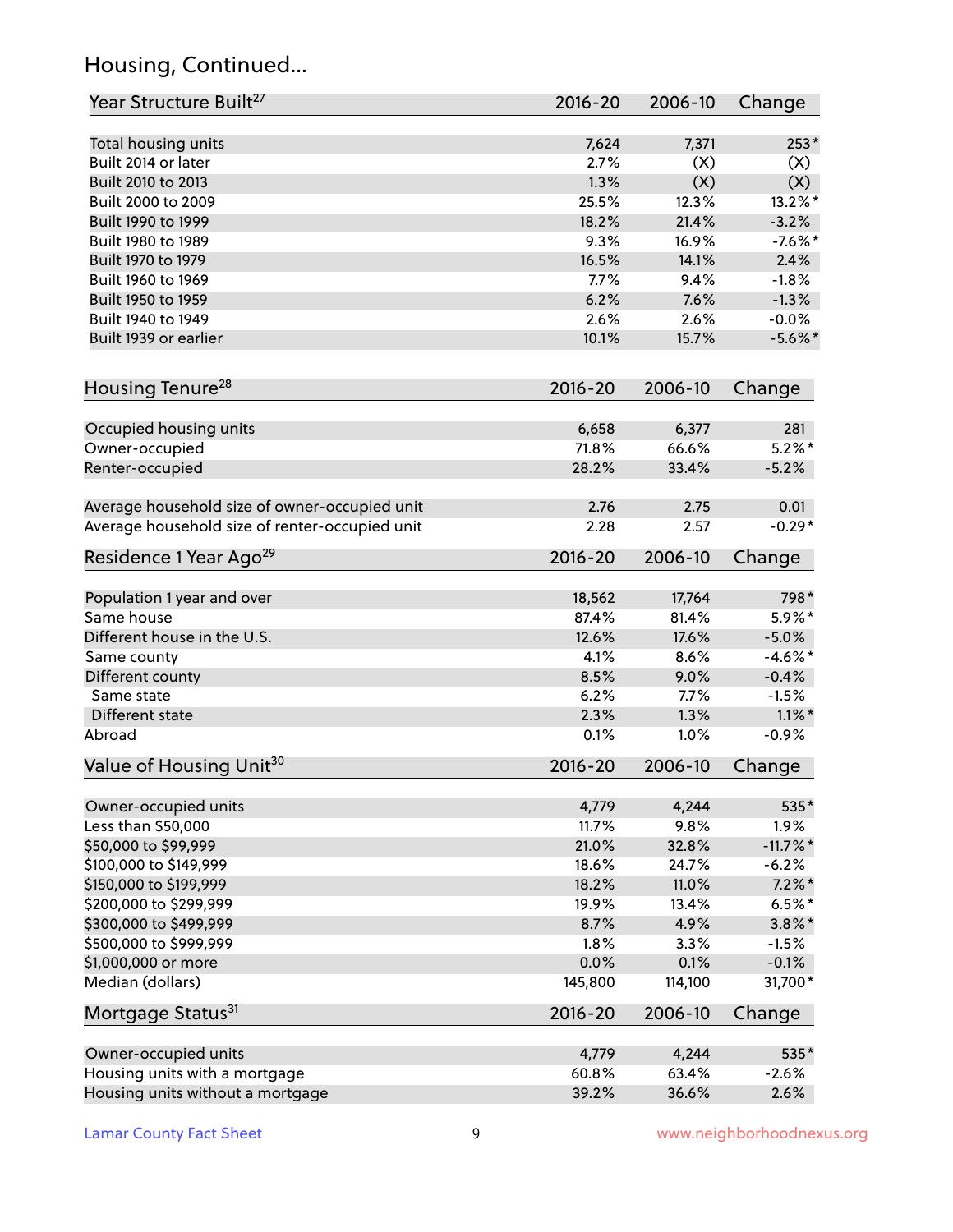# Housing, Continued...

| Selected Monthly Owner Costs <sup>32</sup>                                            | 2016-20     | 2006-10   | Change      |
|---------------------------------------------------------------------------------------|-------------|-----------|-------------|
| Housing units with a mortgage                                                         | 2,905       | 2,691     | 214         |
| Less than \$300                                                                       | 0.0%        | 1.1%      | $-1.1%$     |
| \$300 to \$499                                                                        | 1.7%        | 1.2%      | 0.5%        |
| \$500 to \$999                                                                        | 27.4%       | 37.5%     | $-10.1\%$ * |
| \$1,000 to \$1,499                                                                    | 40.2%       | 40.8%     | $-0.6%$     |
| \$1,500 to \$1,999                                                                    | 16.9%       | 9.6%      | $7.3\%$ *   |
| \$2,000 to \$2,999                                                                    | 13.8%       | 7.6%      | $6.2\%$ *   |
| \$3,000 or more                                                                       | 0.0%        | 2.2%      | $-2.2%$     |
| Median (dollars)                                                                      | 1,233       | 1,095     | $138*$      |
|                                                                                       |             |           |             |
| Housing units without a mortgage                                                      | 1,874       | 1,553     | 321         |
| Less than \$150                                                                       | 5.5%        | 5.8%      | $-0.3%$     |
| \$150 to \$249                                                                        | 9.0%        | 15.8%     | $-6.8%$     |
| \$250 to \$349                                                                        | 24.2%       | 21.6%     | 2.7%        |
| \$350 to \$499                                                                        | 28.8%       | 27.2%     | 1.5%        |
| \$500 to \$699                                                                        | 19.3%       | 23.4%     | $-4.1%$     |
| \$700 or more                                                                         | 13.2%       | 6.2%      | $7.0\%$ *   |
| Median (dollars)                                                                      | 413         | 400       | 13          |
| Selected Monthly Owner Costs as a Percentage of<br>Household Income <sup>33</sup>     | $2016 - 20$ | 2006-10   | Change      |
| Housing units with a mortgage (excluding units where<br>SMOCAPI cannot be computed)   | 2,851       | 2,691     | 160         |
| Less than 20.0 percent                                                                | 49.5%       | 37.6%     | 11.9%*      |
| 20.0 to 24.9 percent                                                                  | 10.9%       | 10.0%     | $0.9\%$     |
| 25.0 to 29.9 percent                                                                  | 8.1%        | 15.6%     | $-7.5%$ *   |
| 30.0 to 34.9 percent                                                                  | 8.3%        | 8.8%      | $-0.5%$     |
| 35.0 percent or more                                                                  | 23.1%       | 28.0%     | $-4.9%$     |
| Not computed                                                                          | 54          | 0         | 54          |
| Housing unit without a mortgage (excluding units where<br>SMOCAPI cannot be computed) | 1,742       | 1,553     | 189         |
| Less than 10.0 percent                                                                | 59.2%       | 29.6%     | 29.6%*      |
| 10.0 to 14.9 percent                                                                  | 12.1%       | 16.2%     | $-4.0%$     |
| 15.0 to 19.9 percent                                                                  | 9.5%        | 14.9%     | $-5.5%$     |
| 20.0 to 24.9 percent                                                                  | 3.0%        | 20.1%     | $-17.0\%$ * |
| 25.0 to 29.9 percent                                                                  | 4.0%        | 6.8%      | $-2.8%$     |
| 30.0 to 34.9 percent                                                                  | 2.4%        | 2.6%      | $-0.2%$     |
| 35.0 percent or more                                                                  | 9.8%        | 9.8%      | $-0.0%$     |
| Not computed                                                                          | 132         | $\pmb{0}$ | 132         |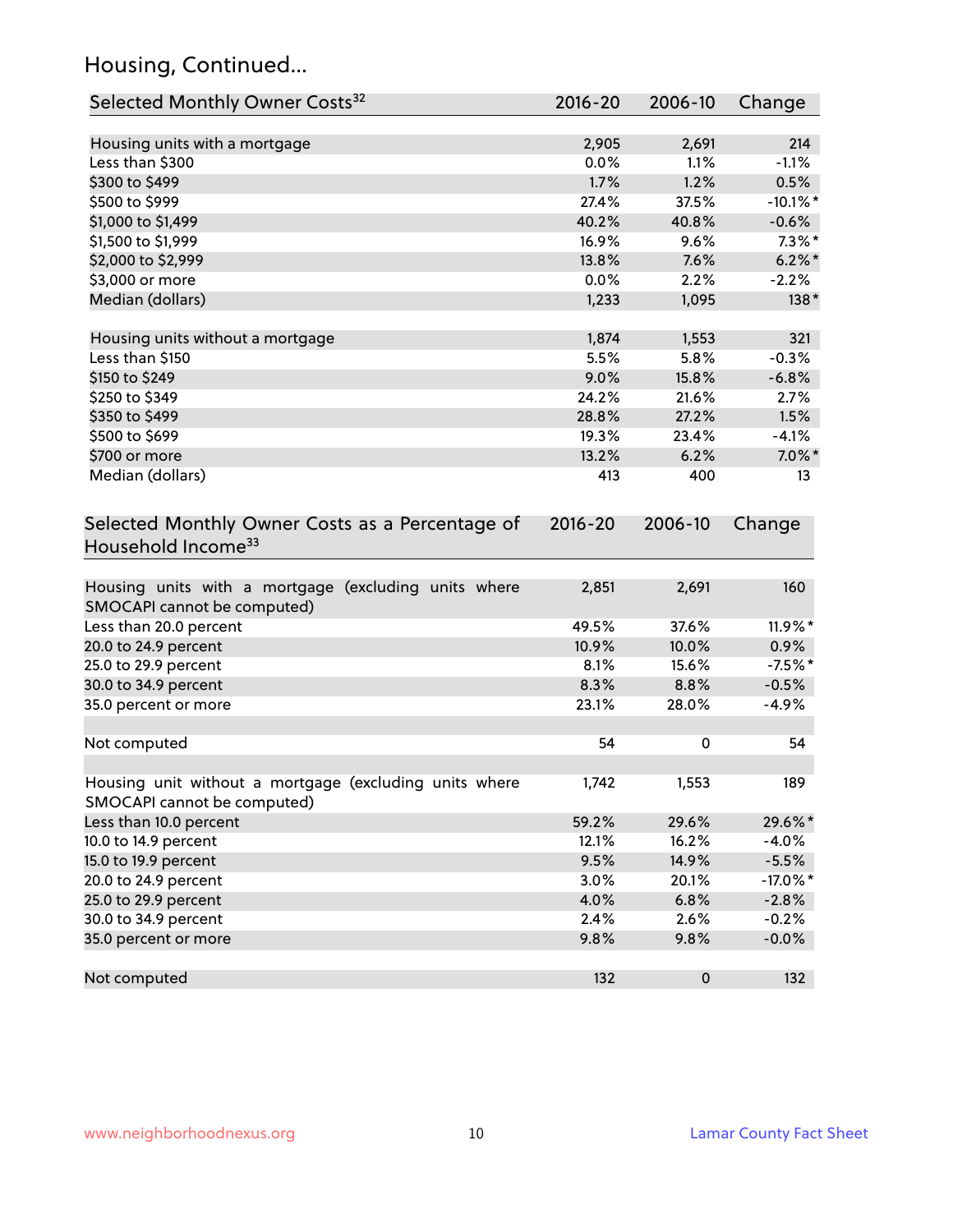# Housing, Continued...

| Gross Rent <sup>34</sup>                                                       | 2016-20 | 2006-10 | Change      |
|--------------------------------------------------------------------------------|---------|---------|-------------|
|                                                                                |         |         |             |
| Occupied units paying rent                                                     | 1,727   | 1,816   | $-89$       |
| Less than \$200                                                                | 0.0%    | 1.7%    | $-1.7%$     |
| \$200 to \$499                                                                 | 14.2%   | 28.2%   | $-13.9\%$ * |
| \$500 to \$749                                                                 | 33.1%   | 32.6%   | 0.5%        |
| \$750 to \$999                                                                 | 31.5%   | 25.2%   | 6.3%        |
| \$1,000 to \$1,499                                                             | 21.1%   | 11.7%   | 9.4%        |
| \$1,500 to \$1,999                                                             | 0.0%    | 0.6%    | $-0.6%$     |
| \$2,000 or more                                                                | 0.0%    | 0.0%    | 0.0%        |
| Median (dollars)                                                               | 764     | 659     | 105         |
| No rent paid                                                                   | 152     | 317     | $-165$      |
| Gross Rent as a Percentage of Household Income <sup>35</sup>                   | 2016-20 | 2006-10 | Change      |
|                                                                                |         |         |             |
| Occupied units paying rent (excluding units where GRAPI<br>cannot be computed) | 1,560   | 1,808   | $-248$      |
| Less than 15.0 percent                                                         | 16.0%   | 2.9%    | 13.1%*      |
| 15.0 to 19.9 percent                                                           | 12.4%   | 16.8%   | $-4.4%$     |
| 20.0 to 24.9 percent                                                           | 11.7%   | 21.4%   | $-9.7%$     |
| 25.0 to 29.9 percent                                                           | 14.2%   | 6.1%    | $8.1\%$ *   |
| 30.0 to 34.9 percent                                                           | 11.8%   | 13.2%   | $-1.4%$     |
| 35.0 percent or more                                                           | 34.0%   | 39.7%   | $-5.6%$     |
|                                                                                |         |         |             |
| Not computed                                                                   | 319     | 325     | -6          |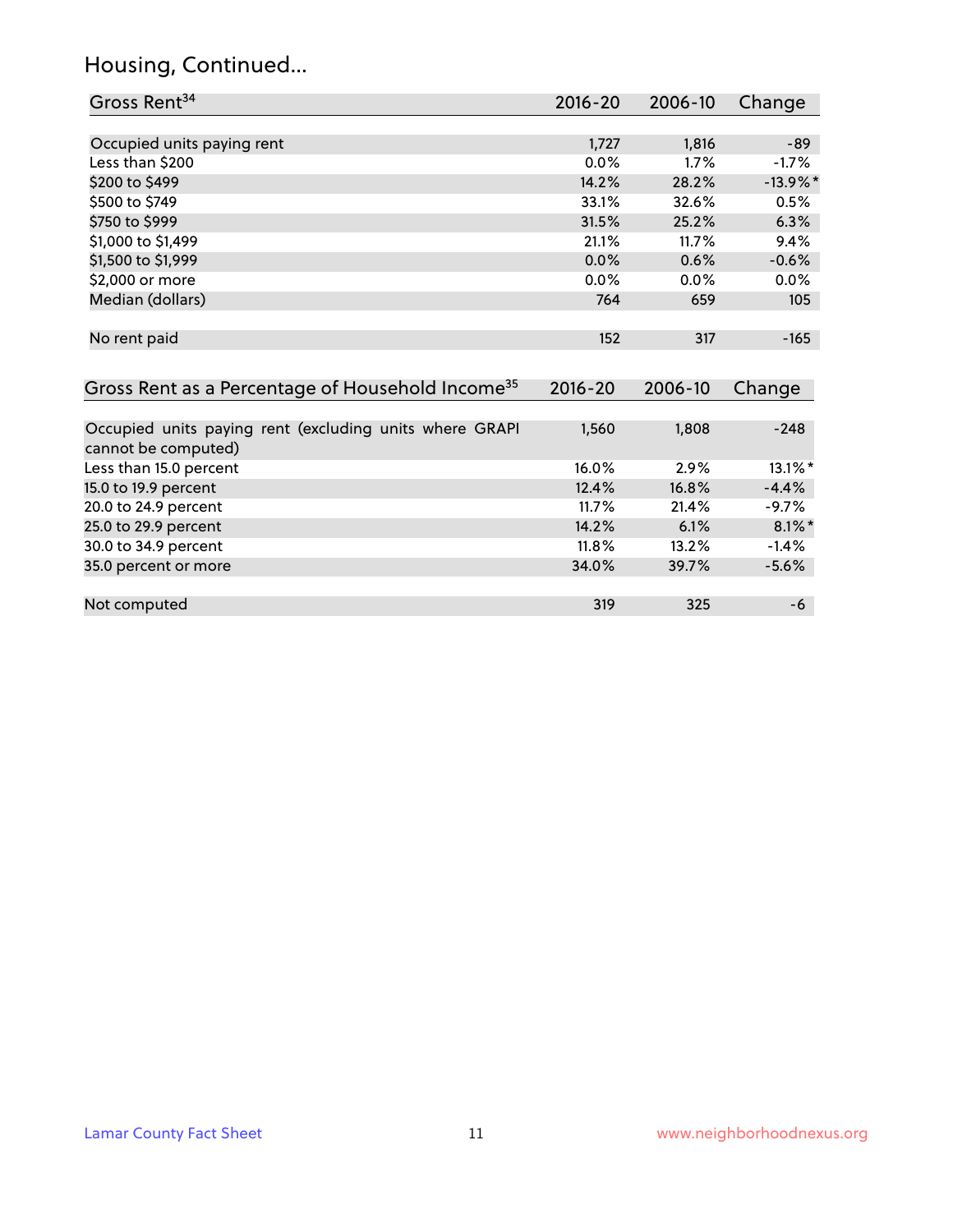# Community Involvement

| Voter Registration and Turnout <sup>36</sup> | 2020   |
|----------------------------------------------|--------|
|                                              |        |
| Active registered voters                     | 12.689 |
| Number voted in Presidential election        | 8.967  |
| Percent voted in Presidential election       | 70.7%  |

## Transportation

| Commuting to Work <sup>37</sup>           | 2016-20     | 2006-10 | Change    |
|-------------------------------------------|-------------|---------|-----------|
|                                           |             |         |           |
| Workers 16 years and over                 | 7,141       | 7,483   | $-342$    |
| Car, truck, or van - drove alone          | 86.4%       | 79.4%   | $6.9\%*$  |
| Car, truck, or van - carpooled            | 5.9%        | 15.1%   | $-9.2%$   |
| Public transportation (excluding taxicab) | $0.0\%$     | $0.0\%$ | $0.0\%$   |
| Walked                                    | 2.3%        | 1.5%    | 0.8%      |
| Other means                               | 2.8%        | 0.2%    | $2.6\%$ * |
| Worked at home                            | 2.6%        | 3.7%    | $-1.2%$   |
| Mean travel time to work (minutes)        | 31.2        | 25.3    | $5.8*$    |
| Vehicles Available <sup>38</sup>          | $2016 - 20$ | 2006-10 | Change    |
|                                           |             |         |           |
| Occupied housing units                    | 6,658       | 6,377   | 281       |
| No vehicles available                     | 6.4%        | 6.5%    | $-0.1%$   |
| 1 vehicle available                       | 26.1%       | 30.0%   | $-3.9%$   |
| 2 vehicles available                      | 37.8%       | 40.8%   | $-3.1%$   |
| 3 or more vehicles available              | 29.8%       | 22.6%   | $7.1\%$ * |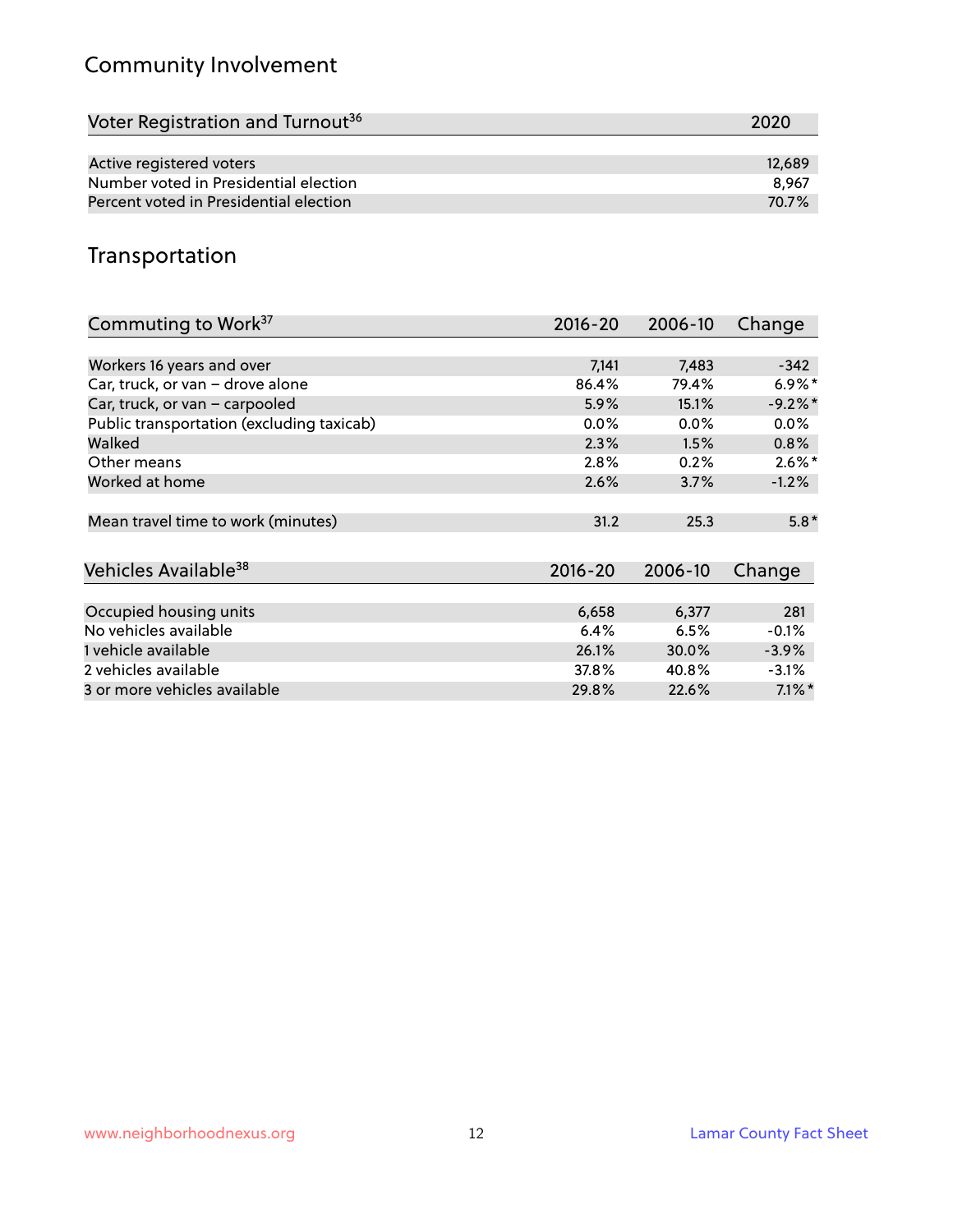#### Health

| Health Insurance coverage <sup>39</sup> | 2016-20 |
|-----------------------------------------|---------|
|-----------------------------------------|---------|

| Civilian Noninstitutionalized Population                | 18,546 |
|---------------------------------------------------------|--------|
| With health insurance coverage                          | 87.4%  |
| With private health insurance coverage                  | 66.6%  |
| With public health coverage                             | 36.0%  |
| No health insurance coverage                            | 12.6%  |
| Civilian Noninstitutionalized Population Under 19 years | 4,483  |
| No health insurance coverage                            | 7.1%   |
| Civilian Noninstitutionalized Population 19 to 64 years | 10,870 |
| In labor force:                                         | 6,996  |
| Employed:                                               | 6,407  |
| With health insurance coverage                          | 86.4%  |
| With private health insurance coverage                  | 24.1%  |
| With public coverage                                    | 4.1%   |
| No health insurance coverage                            | 13.6%  |
| Unemployed:                                             | 589    |
| With health insurance coverage                          | 41.3%  |
| With private health insurance coverage                  | 24.1%  |
| With public coverage                                    | 18.7%  |
| No health insurance coverage                            | 58.7%  |
| Not in labor force:                                     | 3,874  |
| With health insurance coverage                          | 79.5%  |
| With private health insurance coverage                  | 52.9%  |
| With public coverage                                    | 35.1%  |
| No health insurance coverage                            | 20.5%  |

| <b>Health Factors</b>                                                                | Most Recent |
|--------------------------------------------------------------------------------------|-------------|
|                                                                                      |             |
| $D$ romature Doath (VDLL before age $75$ per 100,000 penulation, age, adjusted) $40$ | 112420      |

| Premature Death (YPLL before age 75 per 100,000 population, age-adjusted) <sup>40</sup> | 11,342.8 |
|-----------------------------------------------------------------------------------------|----------|
| Average number of Physically Unhealthy Days <sup>41</sup>                               | 4.7      |
| Average number of Mentally Unhealthy Days <sup>42</sup>                                 | 5.6      |
| Low Birthweight Births <sup>43</sup>                                                    | 13.6%    |
| Diabetes Prevalence <sup>44</sup>                                                       | 12.0%    |
| HIV Prevalence (per 100,000 population) <sup>45</sup>                                   | 320.7    |
| Rate, Deduplicated ER Visits for Asthma, Ages 0-17 <sup>46</sup>                        | 376.1    |